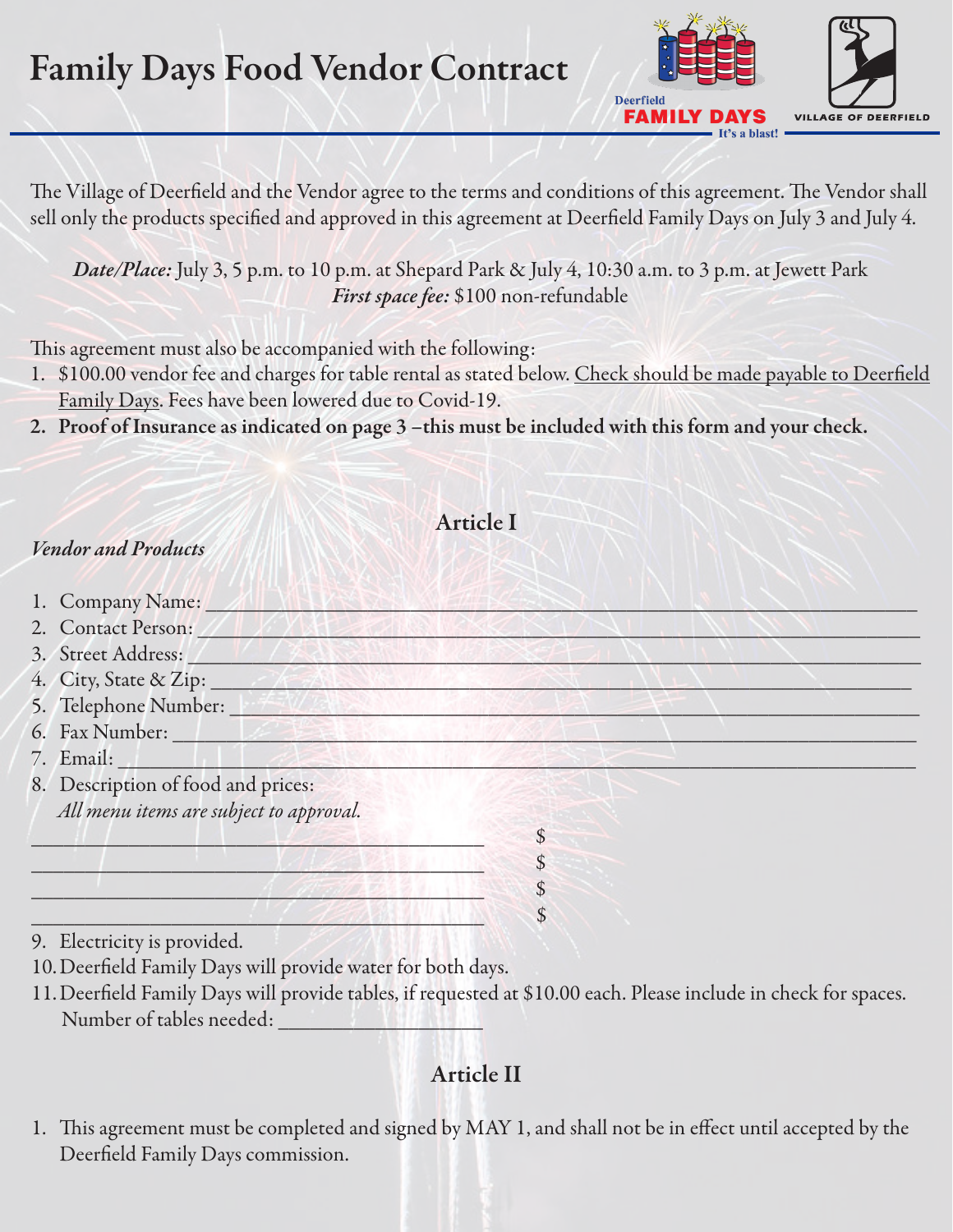# Family Days Food Vendor Contract



- 2. Please send the application to Deerfield Family Days, 850 Waukegan Road, Deerfield, IL 60015
- 3. This agreement must be sent in along with the following:
	- \$100 vendor fee for space (check made payable to Deerfield Family Days) and fees for extra spaces and tables if requested.
	- Signed insurance agreement (Will not be able to participate unless we have insurance info).
- 4. Deerfield Family Days will provide electricity, water, disposal facility and parking for 2 vehicles.
- 5. Vendor must supply their own sign with their name and prices on it. All items for sale must be conspicuously priced on signs for the food items.
- 6. Vendor must stay open between 5:00 pm to 10:00pm on July 3rd and from 10:00 am to 3 pm on July 4th.
- 7. Vendor site must be kept clean and garbage discarded properly.
- 8. Vendor assumes all responsibility for any and all property damage within the concession stand.
- 9. No alcoholic beverages may be consumed or sold by the Vendor or their workers during the working hours or on the premises.
- 10.No smoking is allowed in the concession units or on park premises.
- 11.Although there will be police patrolling the area during Family Days, Deerfield Family Days assumes no responsibility for the security of the Vendor's property and the Vendor agrees to hold Deerfield Family Days harmless.
- 12.Every vendor shall have a fire extinguisher.
- 13.The Vendor must contact the Health Department and must abide by Lake County Health Deptartment rules and regulations. The vendor must complete and submit an application to the Health Department and have a copy of health permit on site.

### Article III

The Village of Deerfield and Deerfield Family Days reserve the right to terminate this Agreement in the event the vendor breaches any items in this contract.

#### *I have read and understand the above agreement.*

| Vendor (Please print company name): |       |  |
|-------------------------------------|-------|--|
| Signature:                          | Date: |  |
| Accepted By:                        | Date: |  |

\*Please keep a copy of the complete application for your records.